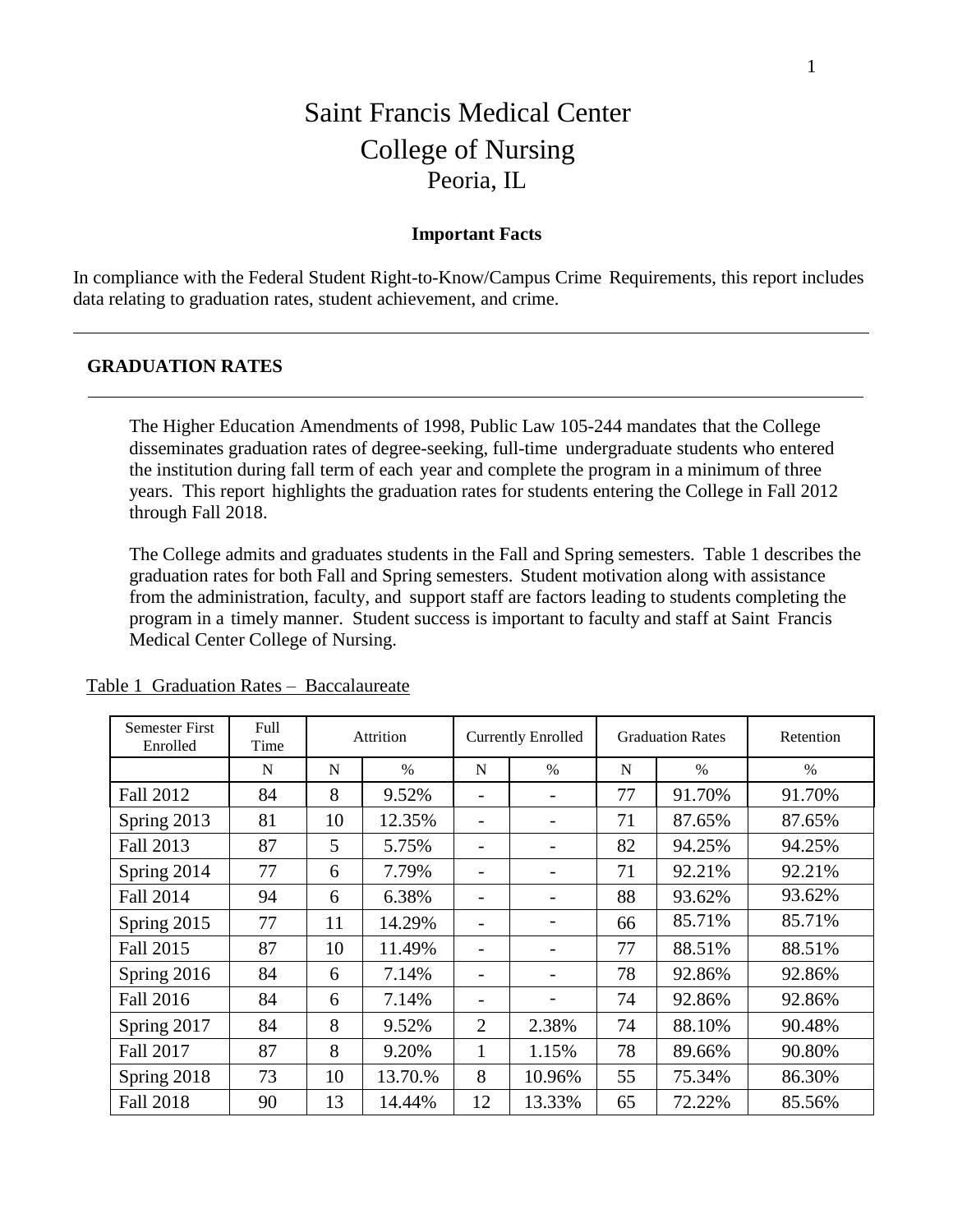## Table 2 Employment rates

For employment, the College uses the target rate set by Commission on Collegiate Nursing Education (CCNE) of an employment rate of 70% or higher within 12 months of graduation. The employment rate for three years for all programs is above 70% for each year. Table 2 shows the employment rates for graduates for three academic years from the three degree programs and post-master certificate options. Data from the 2016-2017 graduates is still in the process of being collected.

|            |                       | 2016-2017            |               | 2017-2018        |                 | 2018-2019     |                  |                 |               |
|------------|-----------------------|----------------------|---------------|------------------|-----------------|---------------|------------------|-----------------|---------------|
|            | #<br><b>Responded</b> | #<br><b>Employed</b> | $\frac{0}{0}$ | <b>Responded</b> | <b>Employed</b> | $\frac{0}{0}$ | <b>Responded</b> | <b>Employed</b> | $\frac{0}{0}$ |
| <b>BSN</b> | 113                   | 113                  | 100           | 91               | 91              | 100           | 111              | 111             | 100           |
| <b>MSN</b> | 35                    | 35                   | 100           | 29               | 29              | 100           | 35               | 36              | 97            |
| <b>DNP</b> |                       |                      | 100           |                  |                 | 100           | h                | b               | 100           |

Table 3 NCLEX Pass Rates National Council Licensure Examination:

|      |                 | <b>NCLEX Pass Rates</b> |              |  |  |  |  |  |  |  |
|------|-----------------|-------------------------|--------------|--|--|--|--|--|--|--|
| Year | <b>SFMC CON</b> | <b>National</b>         | <b>State</b> |  |  |  |  |  |  |  |
| 2012 | 91%             | 90%                     | 91%          |  |  |  |  |  |  |  |
| 2013 | 83%             | 83%                     | 85%          |  |  |  |  |  |  |  |
| 2014 | 76%             | 82%                     | 84%          |  |  |  |  |  |  |  |
| 2015 | 83%             | 85%                     | 86%          |  |  |  |  |  |  |  |
| 2016 | 87%             | 85%                     | 85%          |  |  |  |  |  |  |  |
| 2017 | 83%             | 87%                     | 86%          |  |  |  |  |  |  |  |
| 2018 | 92%             | 88%                     | 88%          |  |  |  |  |  |  |  |
| 2019 | 89%             | 88%                     | 88%          |  |  |  |  |  |  |  |

Table 4 MSN Certification Pass Rates 2017-2019

| Year | <b>Certification Organization</b>                                                  | <b>Certification Exam</b>                          | Number<br>of<br><b>Students</b><br>Taking<br>Exam<br><b>First Time</b> | Certification<br>Pass Rate             |
|------|------------------------------------------------------------------------------------|----------------------------------------------------|------------------------------------------------------------------------|----------------------------------------|
| 2017 | <b>National Certification</b><br>Corporation                                       | <b>Neonatal Nurse Practitioner</b>                 | 4                                                                      | 100%                                   |
| 2017 | American Academy of<br><b>Nurses Practitioners</b><br><b>Certification Program</b> | <b>Family Nurse Practitioners</b>                  | 14                                                                     | 86%                                    |
| 2017 | American Academy of<br><b>Nurses Practitioners</b><br><b>Certification Program</b> | <b>PG Certificate Family Nurse</b><br>Practitioner | $\overline{2}$                                                         | Not reported<br>due to small<br>number |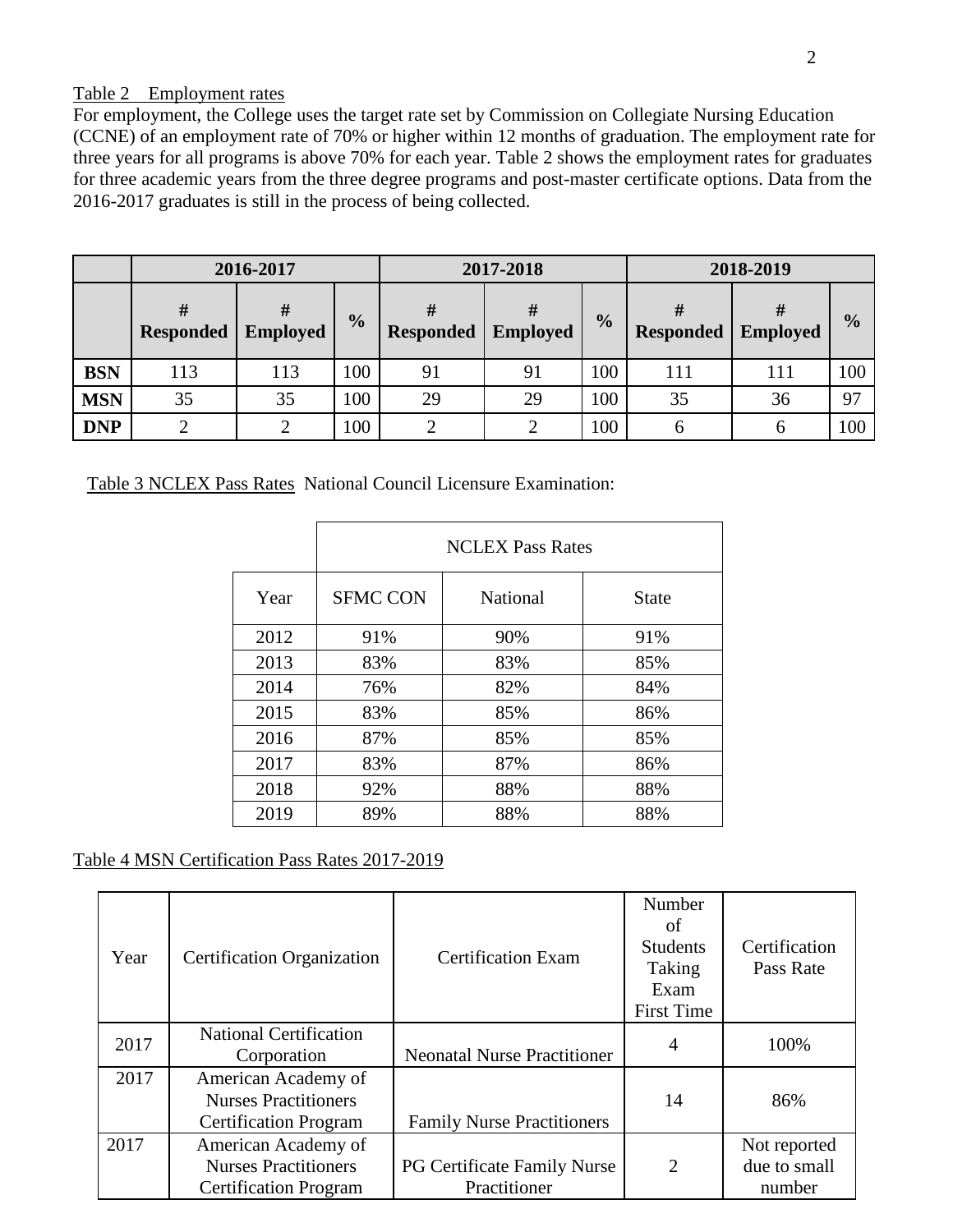| 2017 | <b>American Nurses</b><br><b>Credentialing Center</b>                              | <b>Family Nurse Practitioner</b>                     | $\overline{2}$   | 100%                                       |
|------|------------------------------------------------------------------------------------|------------------------------------------------------|------------------|--------------------------------------------|
| 2017 | <b>American Nurses</b><br><b>Credentialing Center</b>                              | <b>Adult Gerontology CNS</b>                         | $\mathbf{1}$     | 100%                                       |
| 2017 | American Nurses<br><b>Credentialing Center</b>                                     | <b>Family Psychiatric Mental</b><br><b>Health NP</b> | $\overline{4}$   | 100%                                       |
| 2018 | <b>National Certification</b><br>Corporation                                       | <b>Neonatal Nurse Practitioner</b>                   | $\boldsymbol{0}$ | No testers                                 |
| 2018 | American Academy of<br><b>Nurses Practitioners</b><br><b>Certification Program</b> | <b>Family Nurse Practitioner</b>                     | 17/22            | 77%                                        |
| 2018 | American Academy of<br><b>Nurses Practitioners</b><br><b>Certification Program</b> | <b>PGC Family Nurse</b><br>Practitioner              | $\mathbf{1}$     | Not reported<br>due to small<br>number     |
| 2018 | <b>American Nurses</b><br><b>Credentialing Center</b>                              | <b>Family Nurse Practitioner</b>                     | 3/5              | 60%                                        |
| 2018 | <b>American Nurses</b><br><b>Credentialing Center</b>                              | PG Certificate Family Nurse<br>Practitioner          | $\mathbf{1}$     | $1/1 = 100\%$                              |
| 2018 | <b>American Nurses</b><br><b>Credentialing Center</b>                              | <b>Adult Gerontology CNS</b>                         | $\mathbf{1}$     | $1/1 = 100\%$                              |
| 2018 | <b>American Nurses</b><br><b>Credentialing Center</b>                              | <b>Family Psychiatric Mental</b><br><b>Health NP</b> | 5                | 100%                                       |
| 2019 | <b>National Certification</b><br>Corporation                                       | <b>Neonatal Nurse Practitioner</b>                   |                  | 100% per LB<br>not confirmed               |
| 2019 | American Academy of<br><b>Nurses Practitioners</b><br>Certification Board          | <b>Family Nurse Practitioner</b>                     | 22               | $(16/22)$ 73%<br>first time.<br>82% (pass) |
| 2019 | American Academy of<br><b>Nurses Practitioners</b><br>Certification Board          | PG Certificate Family Nurse<br>Practitioner          | $\overline{2}$   | N/R                                        |
| 2019 | <b>American Nurses</b><br><b>Credentialing Center</b>                              | <b>Family Nurse Practitioner</b>                     | $\overline{2}$   | $2/2=100%$                                 |
| 2019 | <b>American Nurses</b><br><b>Credentialing Center</b>                              | PG Certificate Family Nurse<br>Practitioner          | $\overline{0}$   | n/a                                        |
| 2019 | <b>American Nurses</b><br><b>Credentialing Center</b>                              | <b>Adult Gerontology CNS</b>                         | 1                | $\boldsymbol{0}$                           |
| 2019 | <b>American Nurses</b><br><b>Credentialing Center</b>                              | Family Psychiatric Mental<br>Health NP               | 8                | 100%                                       |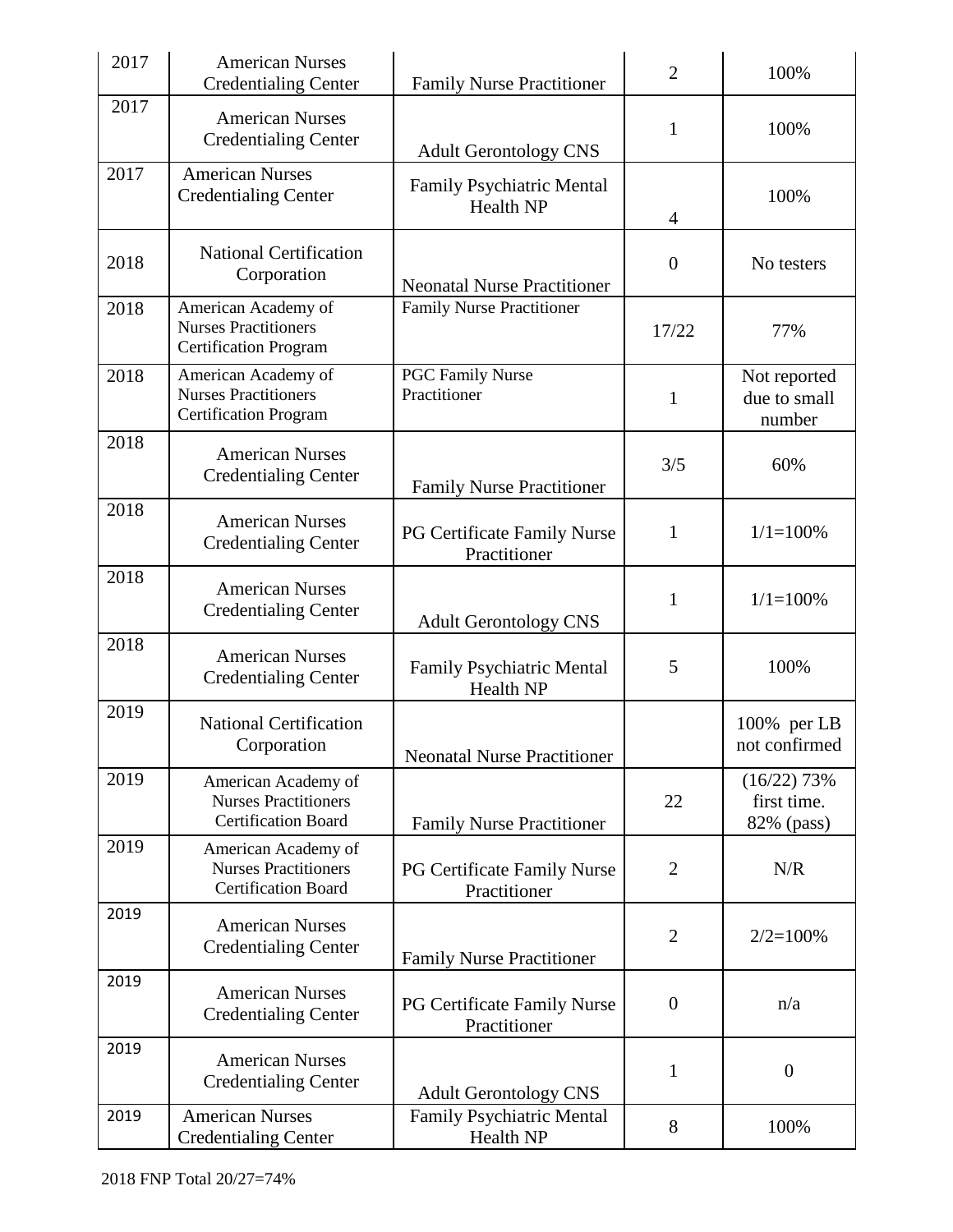|                                  | <b>College</b> |
|----------------------------------|----------------|
| <b>Neonatal Nurse</b>            | 100%           |
| Practitioner                     |                |
| <b>Family Nurse</b>              | 100%           |
| Practitioner                     |                |
| <b>Adult Gerontology</b>         |                |
| <b>Clinical Nurse Specialist</b> | $0\%$ (0/1)    |
| <b>Psych Mental Health</b>       | 100%           |
| <b>Nurse Practitioner</b>        |                |

# Table 5 Three-Year MSN Certification Pass Rate Comparison

# **CRIME PREVENTION AND SAFETY**

- The Saint Francis Medical Center College of Nursing is located at 511 N.E. Greenleaf Street, Peoria, Illinois on the OSF Saint Francis Medical Center, Glen Oak campus. The crime prevention measures and crime statistics focus on the Greenleaf campus, the Medical Center, and the parking facilities adjacent to the College.
- The College of Nursing has been fortunate in not experiencing a significant number of crimes in

4 the past. To prevent crime, the Medical Center's Security Department, Office of Student Health Services, College Support Representatives, students, faculty members and administration are all responsible for ensuring that members of the campus and their possessions are protected as much as possible.

# **DISCLOSURE OF CAMPUS SECURITY POLICY AND CAMPUS CRIME STATISTICS**

In compliance with the Campus Security Act of 1996 and the 1997 revisions, the College of Nursing is providing crime statistics to current and prospective students, faculty, and staff members.

Table 4 below reports the offenses reported to authorities. To enhance security of the students' cars, the College has developed and disseminated car safety tips.

The College promotes policies and procedures concerning safety of the campus, law enforcement, types and frequency of campus security programs, alcohol and drugs, emergency phone numbers, and access to campus facilities. A copy of the policies on campus security will be provided upon request to Carol Swank, Office of Student Health Services, at (309) 655-2221.

# TABLE 6 Crime Statistics

| Criminal Offenses - On-Campus     | 2017   2018   2019 |  |
|-----------------------------------|--------------------|--|
| Murder/Non-negligent manslaughter |                    |  |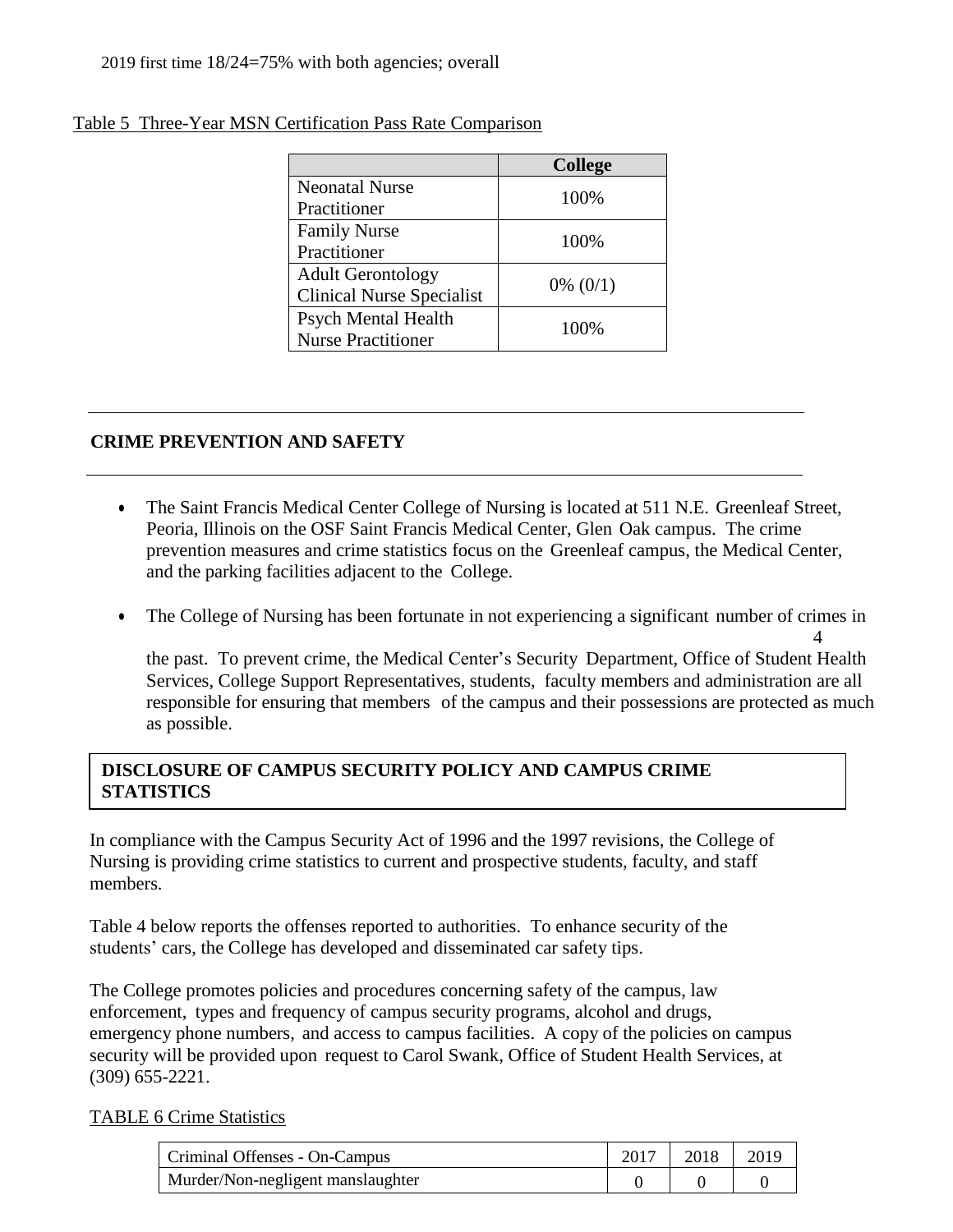| Rape                | 0 | 0 |  |
|---------------------|---|---|--|
| Fondling            | 0 |   |  |
| Incest              |   |   |  |
| Statutory rape      | 0 |   |  |
| Robbery             | 0 |   |  |
| Aggravated assault  |   |   |  |
| <b>Burglary</b>     |   |   |  |
| Motor vehicle theft |   |   |  |
| Arson               |   |   |  |

| Criminal Offenses - On-Campus Student Housing Facilities | 2017     | 2018 | 2019 |
|----------------------------------------------------------|----------|------|------|
| Murder/Non-negligent manslaughter                        | 0        | 0    |      |
| Negligent manslaughter                                   | $\Omega$ | 0    | 0    |
| Rape                                                     | $\Omega$ | 0    | O    |
| Fondling                                                 | 0        | 0    |      |
| Incest                                                   | $\Omega$ | 0    |      |
| Statutory rape                                           | $\Omega$ | 0    |      |
| Robbery                                                  | 0        | 0    |      |
| Aggravated assault                                       | 0        | 0    |      |
| <b>Burglary</b>                                          | $\Omega$ | 0    |      |
| Motor vehicle theft                                      | $\Omega$ | 0    |      |
| Arson                                                    |          | 0    |      |

5

| Hate Crimes - On-Campus                  | 2017<br>Total  | Race           | Religion       | Sexual<br>Orientation | Gender       | Gender<br>Identity | Disability     | Ethnicity      | National<br>Origin |
|------------------------------------------|----------------|----------------|----------------|-----------------------|--------------|--------------------|----------------|----------------|--------------------|
| Murder/Non-negligent manslaughter        | $\overline{0}$ | $\overline{0}$ | $\overline{0}$ | $\mathbf{0}$          | $\mathbf{0}$ | $\theta$           | $\theta$       | $\theta$       | $\overline{0}$     |
| Negligent manslaughter                   | $\Omega$       | $\Omega$       | $\theta$       | $\Omega$              | $\Omega$     | $\Omega$           | $\Omega$       | $\Omega$       | $\Omega$           |
| Rape                                     | $\Omega$       | $\Omega$       | $\Omega$       | $\Omega$              | $\Omega$     | $\Omega$           | $\theta$       | $\Omega$       | $\Omega$           |
| Fondling                                 | $\overline{0}$ | 0              | $\overline{0}$ | $\mathbf{0}$          | $\mathbf{0}$ | $\overline{0}$     | $\overline{0}$ | $\theta$       | $\theta$           |
| Incest                                   | $\overline{0}$ | $\overline{0}$ | $\overline{0}$ | $\theta$              | $\mathbf{0}$ | $\overline{0}$     | $\mathbf{0}$   | $\theta$       | $\mathbf{0}$       |
| Statutory rape                           | $\overline{0}$ | $\Omega$       | $\theta$       | $\mathbf{0}$          | $\Omega$     | $\mathbf{0}$       | $\overline{0}$ | $\Omega$       | $\Omega$           |
| Robbery                                  | $\Omega$       | $\Omega$       | $\Omega$       | $\Omega$              | $\Omega$     | $\Omega$           | $\Omega$       | $\Omega$       | $\Omega$           |
| Aggravated assault                       | $\Omega$       | $\Omega$       | $\Omega$       | $\Omega$              | $\Omega$     | $\Omega$           | $\overline{0}$ | $\theta$       | $\Omega$           |
| <b>Burglary</b>                          | $\overline{0}$ | 0              | $\overline{0}$ | $\theta$              | $\Omega$     | $\overline{0}$     | $\theta$       | $\theta$       | $\theta$           |
| Motor vehicle theft                      | $\overline{0}$ | $\overline{0}$ | $\overline{0}$ | $\theta$              | $\mathbf{0}$ | $\mathbf{0}$       | $\theta$       | $\theta$       | $\theta$           |
| Arson                                    | $\overline{0}$ | $\overline{0}$ | $\theta$       | $\theta$              | $\mathbf{0}$ | $\overline{0}$     | $\theta$       | $\Omega$       | $\Omega$           |
| Simple assault                           | $\Omega$       | $\Omega$       | $\Omega$       | $\Omega$              | $\Omega$     | $\Omega$           | $\Omega$       | $\Omega$       | $\Omega$           |
| Larceny-theft                            | $\Omega$       | $\overline{0}$ | $\mathbf{0}$   | $\mathbf{0}$          | $\Omega$     | $\overline{0}$     | $\overline{0}$ | $\overline{0}$ | $\theta$           |
| Intimidation                             | $\Omega$       | 0              | $\overline{0}$ | $\theta$              | $\theta$     | $\overline{0}$     | $\theta$       | $\overline{0}$ | $\theta$           |
| Destruction/damage/vandalism of property | $\theta$       | $\Omega$       | $\Omega$       | $\Omega$              | $\Omega$     | $\overline{0}$     | $\overline{0}$ | $\theta$       | $\theta$           |

| Hate Crimes - On-Campus           | 2018<br>Total | Race | Religion | Sexual<br>Orientation | Gender | Gender<br>Identity | Disability | Ethnicity | National<br>Origin |
|-----------------------------------|---------------|------|----------|-----------------------|--------|--------------------|------------|-----------|--------------------|
| Murder/Non-negligent manslaughter |               |      |          |                       |        |                    |            |           |                    |
| Negligent manslaughter            |               |      |          |                       |        |                    |            |           |                    |
| Rape                              |               |      |          |                       |        |                    |            |           |                    |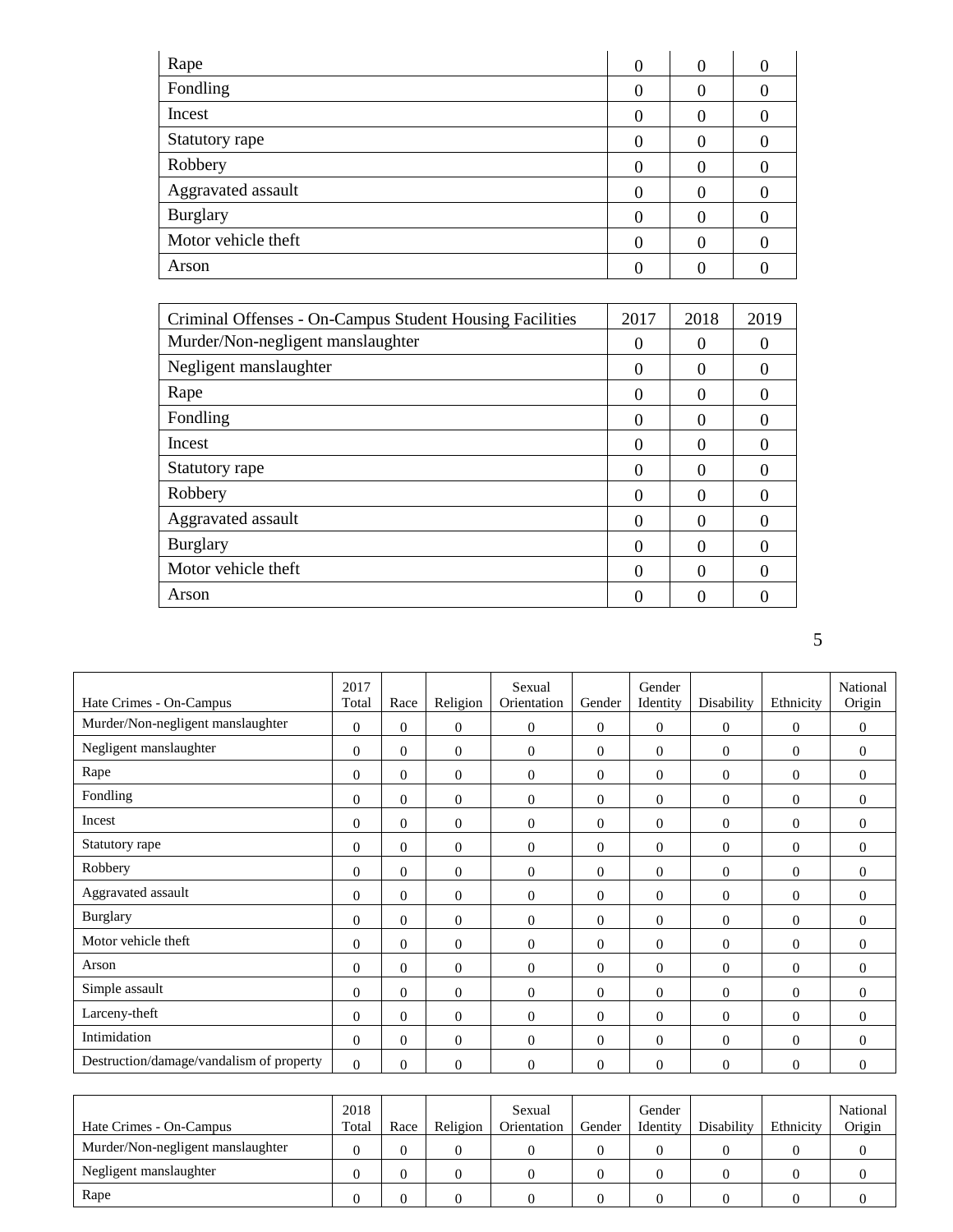| Fondling                                 | $\Omega$       | 0              | $\Omega$       | $\mathbf{0}$ | $\mathbf{0}$ | $\overline{0}$ | $\Omega$ | $\mathbf{0}$     | $\overline{0}$ |
|------------------------------------------|----------------|----------------|----------------|--------------|--------------|----------------|----------|------------------|----------------|
| Incest                                   | $\Omega$       | $\theta$       | $\Omega$       | $\theta$     | $\Omega$     | $\theta$       | $\Omega$ | $\overline{0}$   | $\theta$       |
| Statutory rape                           | $\Omega$       | 0              | $\Omega$       | $\mathbf{0}$ | $\mathbf{0}$ | $\overline{0}$ | $\Omega$ | $\mathbf{0}$     | $\overline{0}$ |
| Robbery                                  | $\Omega$       | $\overline{0}$ | $\Omega$       | $\mathbf{0}$ | $\mathbf{0}$ | $\overline{0}$ | $\theta$ | $\mathbf{0}$     | $\overline{0}$ |
| Aggravated assault                       | $\Omega$       | $\overline{0}$ | $\overline{0}$ | $\mathbf{0}$ | $\mathbf{0}$ | $\overline{0}$ | $\theta$ | $\theta$         | $\overline{0}$ |
| <b>Burglary</b>                          | $\overline{0}$ | 0              | $\overline{0}$ | $\mathbf{0}$ | $\mathbf{0}$ | $\overline{0}$ | $\theta$ | $\boldsymbol{0}$ | $\mathbf{0}$   |
| Motor vehicle theft                      | $\theta$       | $\overline{0}$ | $\Omega$       | $\theta$     | $\mathbf{0}$ | $\overline{0}$ | $\theta$ | $\overline{0}$   | $\overline{0}$ |
| Arson                                    | $\theta$       | $\overline{0}$ | $\Omega$       | $\Omega$     | $\mathbf{0}$ | $\overline{0}$ | $\Omega$ | $\overline{0}$   | $\overline{0}$ |
| Simple assault                           | $\theta$       | $\overline{0}$ | $\Omega$       | $\Omega$     | $\mathbf{0}$ | $\overline{0}$ | $\theta$ | $\overline{0}$   | $\overline{0}$ |
| Larceny-theft                            | $\Omega$       | $\Omega$       | $\Omega$       | $\Omega$     | $\mathbf{0}$ | $\overline{0}$ | $\Omega$ | $\overline{0}$   | $\theta$       |
| Intimidation                             | $\Omega$       | $\Omega$       | $\overline{0}$ | $\theta$     | $\theta$     | $\overline{0}$ | $\theta$ | $\theta$         | $\mathbf{0}$   |
| Destruction/damage/vandalism of property | $\theta$       | $\overline{0}$ | $\Omega$       | $\Omega$     | $\Omega$     | $\Omega$       | $\Omega$ | $\mathbf{0}$     | $\overline{0}$ |

 $\overline{\phantom{a}}$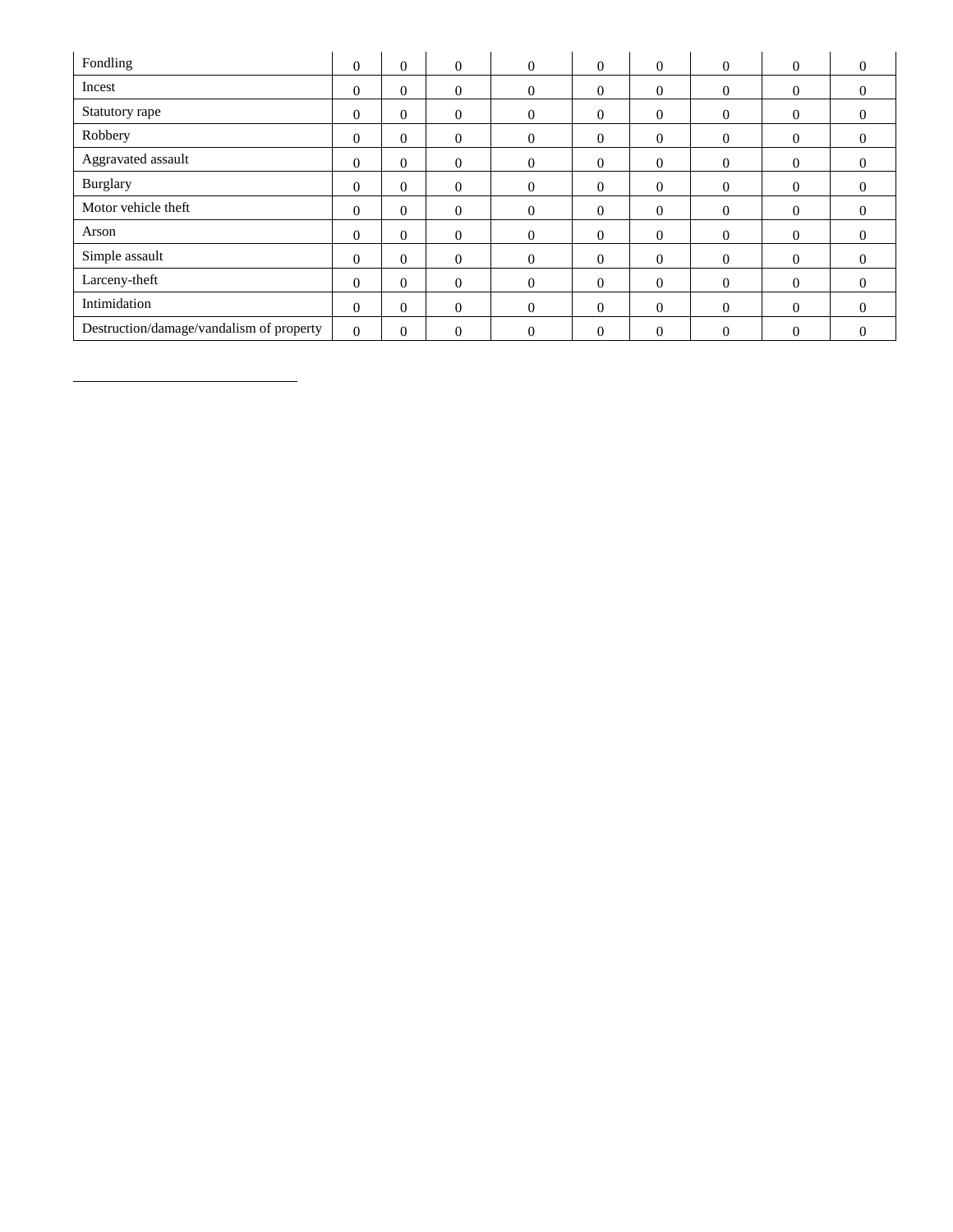|                                                              | 2019           |                |                | Sexual                |                  | Gender             |                  |                  | National           |
|--------------------------------------------------------------|----------------|----------------|----------------|-----------------------|------------------|--------------------|------------------|------------------|--------------------|
| Hate Crimes - On-Campus                                      | Total          | Race           | Religion       | Orientation           | Gender           | Identity           | Disability       | Ethnicity        | Origin             |
| Murder/Non-negligent manslaughter                            | $\mathbf{0}$   | $\Omega$       | $\overline{0}$ | $\boldsymbol{0}$      | $\boldsymbol{0}$ | $\mathbf{0}$       | $\boldsymbol{0}$ | $\boldsymbol{0}$ | $\boldsymbol{0}$   |
| Negligent manslaughter                                       | $\Omega$       | $\overline{0}$ | $\overline{0}$ | $\mathbf{0}$          | $\theta$         | $\mathbf{0}$       | $\overline{0}$   | $\mathbf{0}$     | $\theta$           |
| Rape                                                         | $\Omega$       | $\overline{0}$ | $\mathbf{0}$   | $\mathbf{0}$          | $\theta$         | $\mathbf{0}$       | $\mathbf{0}$     | $\theta$         | $\theta$           |
| Fondling                                                     | $\theta$       | $\overline{0}$ | $\mathbf{0}$   | $\mathbf{0}$          | $\theta$         | $\mathbf{0}$       | $\mathbf{0}$     | $\mathbf{0}$     | $\theta$           |
| Incest                                                       | $\Omega$       | $\Omega$       | $\Omega$       | $\overline{0}$        | $\theta$         | $\Omega$           | $\overline{0}$   | $\theta$         | $\overline{0}$     |
| Statutory rape                                               | $\Omega$       | $\overline{0}$ | $\mathbf{0}$   | $\mathbf{0}$          | $\theta$         | $\theta$           | $\mathbf{0}$     | $\mathbf{0}$     | $\theta$           |
| Robbery                                                      | $\Omega$       | $\Omega$       | $\mathbf{0}$   | $\theta$              | $\Omega$         | $\Omega$           | $\Omega$         | $\theta$         | $\Omega$           |
| Aggravated assault                                           | $\theta$       | $\overline{0}$ | $\mathbf{0}$   | $\mathbf{0}$          | $\theta$         | $\mathbf{0}$       | $\mathbf{0}$     | $\mathbf{0}$     | $\overline{0}$     |
| <b>Burglary</b>                                              | $\overline{0}$ | $\overline{0}$ | $\mathbf{0}$   | $\mathbf{0}$          | $\theta$         | $\mathbf{0}$       | $\mathbf{0}$     | $\mathbf{0}$     | $\theta$           |
| Motor vehicle theft                                          | $\Omega$       | $\Omega$       | $\Omega$       | $\theta$              | $\theta$         | $\Omega$           | $\Omega$         | $\theta$         | $\overline{0}$     |
| Arson                                                        | $\theta$       | $\overline{0}$ | $\mathbf{0}$   | $\mathbf{0}$          | $\theta$         | $\mathbf{0}$       | $\mathbf{0}$     | $\mathbf{0}$     | $\theta$           |
| Simple assault                                               | $\Omega$       | $\Omega$       | $\Omega$       | $\overline{0}$        | $\Omega$         | $\Omega$           | $\mathbf{0}$     | $\theta$         | $\overline{0}$     |
| Larceny-theft                                                | $\Omega$       | $\overline{0}$ | $\mathbf{0}$   | $\mathbf{0}$          | $\theta$         | $\mathbf{0}$       | $\mathbf{0}$     | $\mathbf{0}$     | $\overline{0}$     |
| Intimidation                                                 | $\Omega$       | $\overline{0}$ | $\Omega$       | $\theta$              | $\mathbf{0}$     | $\Omega$           | $\Omega$         | $\mathbf{0}$     | $\theta$           |
| Destruction/damage/vandalism of property                     | $\overline{0}$ | $\overline{0}$ | $\mathbf{0}$   | $\overline{0}$        | $\theta$         | $\mathbf{0}$       | $\mathbf{0}$     | $\overline{0}$   | $\overline{0}$     |
|                                                              |                |                |                |                       |                  |                    |                  |                  |                    |
| Hate Crimes - On-Campus Student<br><b>Housing Facilities</b> | 2017<br>Total  | Race           | Religion       | Sexual<br>Orientation | Gender           | Gender<br>Identity | Disability       | Ethnicity        | National<br>Origin |
| Murder/Non-negligent manslaughter                            | $\Omega$       | $\Omega$       | $\mathbf{0}$   | $\mathbf{0}$          | $\mathbf{0}$     | $\mathbf{0}$       | $\mathbf{0}$     | $\mathbf{0}$     | $\theta$           |
| Negligent manslaughter                                       | $\mathbf{0}$   | $\overline{0}$ | $\overline{0}$ | $\mathbf{0}$          | $\theta$         | $\mathbf{0}$       | $\mathbf{0}$     | $\mathbf{0}$     | $\theta$           |
| $\mathbf{R}$ ane                                             | $\sim$         | $\sim$         | $\sim$         | $\sim$                | $\sim$           | $\sim$             | $\sim$           | $\sim$           | $\sim$             |

| Negligent manslaughter                   | $\overline{0}$ | $\boldsymbol{0}$ | $\mathbf{0}$   | $\mathbf{0}$   | $\boldsymbol{0}$ | $\theta$       | $\mathbf{0}$     | $\overline{0}$   | $\theta$       |
|------------------------------------------|----------------|------------------|----------------|----------------|------------------|----------------|------------------|------------------|----------------|
| Rape                                     | $\overline{0}$ | $\overline{0}$   | $\mathbf{0}$   | $\mathbf{0}$   | $\mathbf{0}$     | $\overline{0}$ | $\overline{0}$   | $\overline{0}$   | $\overline{0}$ |
| Fondling                                 | $\Omega$       | $\Omega$         | $\Omega$       | $\Omega$       | $\Omega$         | $\theta$       | $\theta$         | $\theta$         | $\Omega$       |
| Incest                                   | $\theta$       | $\overline{0}$   | $\overline{0}$ | $\mathbf{0}$   | $\mathbf{0}$     | $\overline{0}$ | $\overline{0}$   | $\overline{0}$   | $\theta$       |
| Statutory rape                           | $\overline{0}$ | $\overline{0}$   | $\mathbf{0}$   | $\theta$       | $\mathbf{0}$     | $\overline{0}$ | $\overline{0}$   | $\overline{0}$   | $\overline{0}$ |
| Robbery                                  | $\theta$       | $\overline{0}$   | $\mathbf{0}$   | $\theta$       | $\mathbf{0}$     | $\overline{0}$ | $\overline{0}$   | $\overline{0}$   | $\overline{0}$ |
| Aggravated assault                       | $\Omega$       | $\overline{0}$   | $\Omega$       | $\Omega$       | $\mathbf{0}$     | $\theta$       | $\overline{0}$   | $\overline{0}$   | $\Omega$       |
| <b>Burglary</b>                          | $\theta$       | $\Omega$         | $\Omega$       | $\overline{0}$ | $\theta$         | $\theta$       | $\overline{0}$   | $\overline{0}$   | $\theta$       |
| Motor vehicle theft                      | $\theta$       | $\overline{0}$   | $\overline{0}$ | $\mathbf{0}$   | $\mathbf{0}$     | $\overline{0}$ | $\overline{0}$   | $\overline{0}$   | $\overline{0}$ |
| Arson                                    | $\overline{0}$ | $\overline{0}$   | $\overline{0}$ | $\theta$       | $\boldsymbol{0}$ | $\overline{0}$ | $\boldsymbol{0}$ | $\mathbf{0}$     | $\overline{0}$ |
| Simple assault                           | $\theta$       | $\Omega$         | $\Omega$       | $\Omega$       | $\mathbf{0}$     | $\theta$       | $\overline{0}$   | $\overline{0}$   | $\theta$       |
| Larceny-theft                            | $\theta$       | $\Omega$         | $\Omega$       | $\mathbf{0}$   | $\mathbf{0}$     | $\overline{0}$ | $\overline{0}$   | $\overline{0}$   | $\theta$       |
| Intimidation                             | $\Omega$       | $\overline{0}$   | $\overline{0}$ | $\theta$       | $\mathbf{0}$     | $\overline{0}$ | $\overline{0}$   | $\overline{0}$   | $\theta$       |
| Destruction/damage/vandalism of property | $\overline{0}$ | $\overline{0}$   | $\mathbf{0}$   | $\mathbf{0}$   | $\overline{0}$   | $\overline{0}$ | $\theta$         | $\boldsymbol{0}$ | $\theta$       |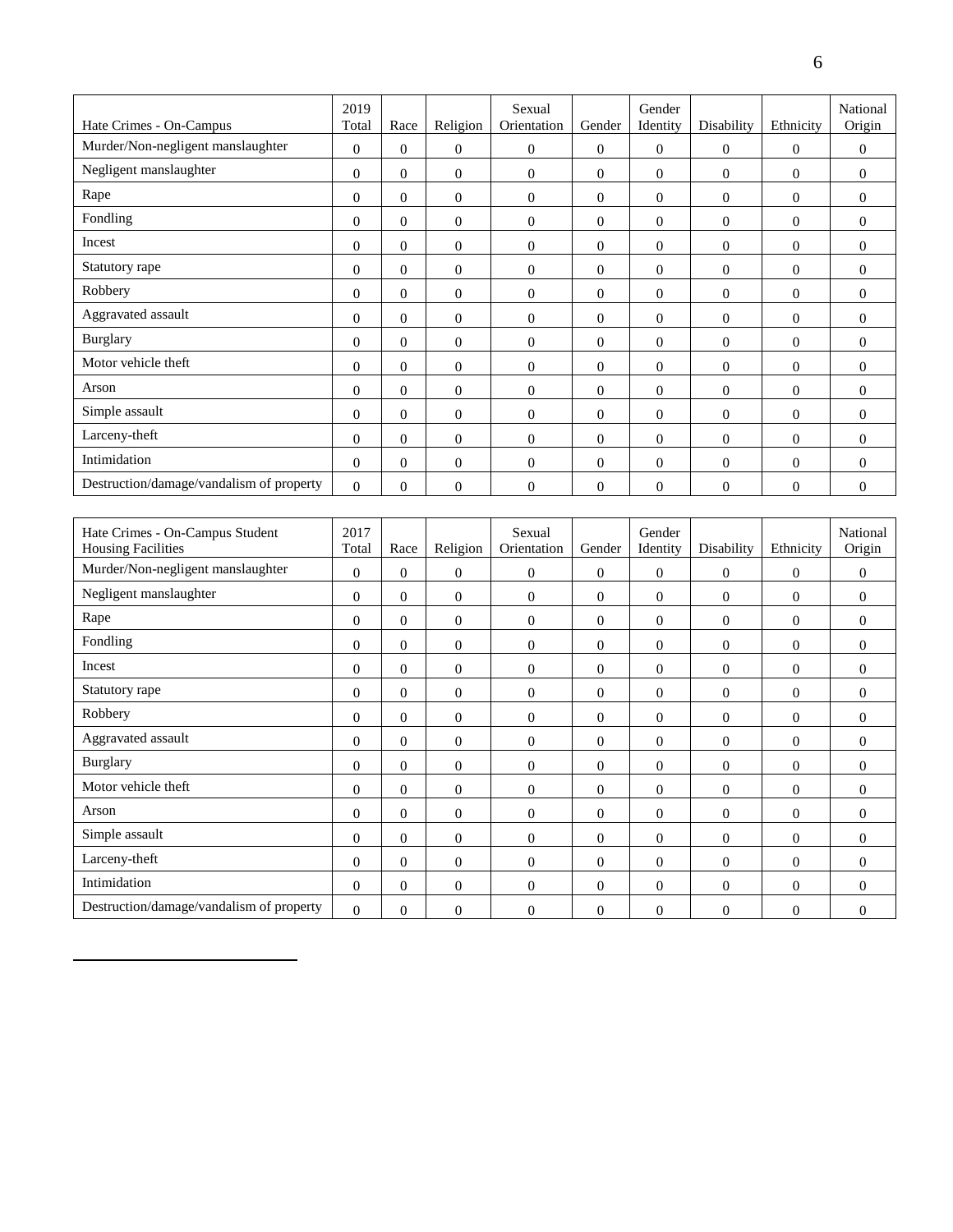| Hate Crimes - On-Campus Student<br><b>Housing Facilities</b> | 2018<br>Total  | Race           | Religion         | Sexual<br>Orientation       | Gender         | Gender<br>Identity | Disability     | Ethnicity      | National<br>Origin |
|--------------------------------------------------------------|----------------|----------------|------------------|-----------------------------|----------------|--------------------|----------------|----------------|--------------------|
| Murder/Non-negligent manslaughter                            | $\Omega$       | $\Omega$       | $\Omega$         | $\overline{0}$              | $\overline{0}$ | $\Omega$           | $\theta$       | $\Omega$       | $\theta$           |
| Negligent manslaughter                                       | $\Omega$       | $\overline{0}$ | $\overline{0}$   | $\overline{0}$              | $\overline{0}$ | $\Omega$           | $\overline{0}$ | $\Omega$       | $\theta$           |
| Rape                                                         | $\Omega$       | 0              | $\overline{0}$   | $\mathbf{0}$                | $\overline{0}$ | $\Omega$           | $\overline{0}$ | $\Omega$       | $\overline{0}$     |
| Fondling                                                     | $\overline{0}$ | $\overline{0}$ | $\boldsymbol{0}$ | $\boldsymbol{0}$            | $\overline{0}$ | $\mathbf{0}$       | $\overline{0}$ | $\overline{0}$ | $\mathbf{0}$       |
| Incest                                                       | $\overline{0}$ | $\overline{0}$ | $\overline{0}$   | $\theta$                    | $\overline{0}$ | $\overline{0}$     | $\theta$       | $\overline{0}$ | $\mathbf{0}$       |
| Statutory rape                                               | $\Omega$       | $\theta$       | $\boldsymbol{0}$ | $\mathbf{0}$                | $\overline{0}$ | $\theta$           | $\overline{0}$ | $\Omega$       | $\Omega$           |
| Robbery                                                      | $\Omega$       | $\theta$       | $\overline{0}$   | $\overline{0}$              | $\overline{0}$ | $\theta$           | $\overline{0}$ | $\Omega$       | $\theta$           |
| Aggravated assault                                           | $\Omega$       | $\overline{0}$ | $\overline{0}$   | $\overline{0}$              | $\overline{0}$ | $\theta$           | $\Omega$       | $\Omega$       | $\theta$           |
| <b>Burglary</b>                                              | $\mathbf{0}$   | $\overline{0}$ | $\overline{0}$   | $\overline{0}$              | $\overline{0}$ | $\overline{0}$     | $\overline{0}$ | $\overline{0}$ | $\theta$           |
| Motor vehicle theft                                          | $\Omega$       | $\overline{0}$ | $\overline{0}$   | $\overline{0}$              | $\overline{0}$ | $\Omega$           | $\Omega$       | $\Omega$       | $\theta$           |
| Arson                                                        | $\Omega$       | $\overline{0}$ | $\overline{0}$   | $\overline{0}$              | $\overline{0}$ | $\Omega$           | $\Omega$       | $\Omega$       | $\theta$           |
| Simple assault                                               | $\Omega$       | $\Omega$       | $\mathbf{0}$     | $\Omega$                    | $\Omega$       | $\Omega$           | $\Omega$       | $\Omega$       | $\theta$           |
| Larceny-theft                                                | $\Omega$       | $\mathbf{0}$   | $\mathbf{0}$     | $\theta$                    | $\overline{0}$ | $\mathbf{0}$       | $\overline{0}$ | $\Omega$       | $\theta$           |
| Intimidation                                                 | $\Omega$       | $\overline{0}$ | $\mathbf{0}$     | $\Omega$                    | $\overline{0}$ | $\mathbf{0}$       | $\mathbf{0}$   | $\Omega$       | $\Omega$           |
| Destruction/damage/vandalism of property                     | $\Omega$       | $\overline{0}$ | $\mathbf{0}$     | $\theta$                    | $\overline{0}$ | $\mathbf{0}$       | $\theta$       | $\overline{0}$ | $\mathbf{0}$       |
|                                                              |                |                |                  |                             |                |                    |                |                |                    |
| Hote Crimes On Compus Student                                | 2010           |                |                  | $S_{\alpha \nu \nu \alpha}$ |                | $C$ ondor          |                |                | Notional           |

| Hate Crimes - On-Campus Student          | 2019           |                |                | Sexual         |              | Gender         |              | Ethnicity      | National       |
|------------------------------------------|----------------|----------------|----------------|----------------|--------------|----------------|--------------|----------------|----------------|
| <b>Housing Facilities</b>                | Total          | Race           | Religion       | Orientation    | Gender       | Identity       | Disability   |                | Origin         |
| Murder/Non-negligent manslaughter        | $\mathbf{0}$   | $\overline{0}$ | $\theta$       | $\overline{0}$ | $\mathbf{0}$ | $\overline{0}$ | $\mathbf{0}$ | $\overline{0}$ | $\overline{0}$ |
| Negligent manslaughter                   | $\mathbf{0}$   | $\overline{0}$ | $\mathbf{0}$   | $\overline{0}$ | $\mathbf{0}$ | $\mathbf{0}$   | $\mathbf{0}$ | $\mathbf{0}$   | $\overline{0}$ |
| Rape                                     | $\overline{0}$ | $\Omega$       | $\overline{0}$ | $\overline{0}$ | $\mathbf{0}$ | $\overline{0}$ | $\mathbf{0}$ | $\overline{0}$ | $\overline{0}$ |
| Fondling                                 | $\Omega$       | $\Omega$       | $\Omega$       | $\Omega$       | $\Omega$     | $\overline{0}$ | $\mathbf{0}$ | $\theta$       | $\theta$       |
| Incest                                   | $\overline{0}$ | $\overline{0}$ | $\mathbf{0}$   | $\overline{0}$ | $\mathbf{0}$ | $\overline{0}$ | $\theta$     | $\theta$       | $\overline{0}$ |
| Statutory rape                           | $\overline{0}$ | $\mathbf{0}$   | $\mathbf{0}$   | $\mathbf{0}$   | $\mathbf{0}$ | $\overline{0}$ | $\mathbf{0}$ | $\theta$       | $\overline{0}$ |
| Robbery                                  | $\Omega$       | $\Omega$       | $\Omega$       | $\Omega$       | $\Omega$     | $\Omega$       | $\Omega$     | $\Omega$       | $\theta$       |
| Aggravated assault                       | $\Omega$       | $\Omega$       | $\Omega$       | $\theta$       | $\Omega$     | $\Omega$       | $\Omega$     | $\theta$       | $\overline{0}$ |
| <b>Burglary</b>                          | $\Omega$       | $\Omega$       | $\mathbf{0}$   | $\theta$       | $\mathbf{0}$ | $\overline{0}$ | $\theta$     | $\theta$       | $\overline{0}$ |
| Motor vehicle theft                      | $\mathbf{0}$   | $\overline{0}$ | $\mathbf{0}$   | $\overline{0}$ | $\mathbf{0}$ | $\overline{0}$ | $\mathbf{0}$ | $\mathbf{0}$   | $\overline{0}$ |
| Arson                                    | $\overline{0}$ | $\Omega$       | $\Omega$       | $\Omega$       | $\Omega$     | $\overline{0}$ | $\Omega$     | $\mathbf{0}$   | $\overline{0}$ |
| Simple assault                           | $\mathbf{0}$   | $\overline{0}$ | $\theta$       | $\mathbf{0}$   | $\mathbf{0}$ | $\overline{0}$ | $\theta$     | $\theta$       | $\mathbf{0}$   |
| Larceny-theft                            | $\overline{0}$ | $\Omega$       | $\mathbf{0}$   | $\theta$       | $\Omega$     | $\mathbf{0}$   | $\mathbf{0}$ | $\mathbf{0}$   | $\overline{0}$ |
| Intimidation                             | $\Omega$       | $\Omega$       | $\Omega$       | $\Omega$       | $\Omega$     | $\overline{0}$ | $\theta$     | $\Omega$       | $\Omega$       |
| Destruction/damage/vandalism of property | $\Omega$       | $\Omega$       | $\mathbf{0}$   | $\theta$       | $\mathbf{0}$ | $\overline{0}$ | $\mathbf{0}$ | $\theta$       | $\theta$       |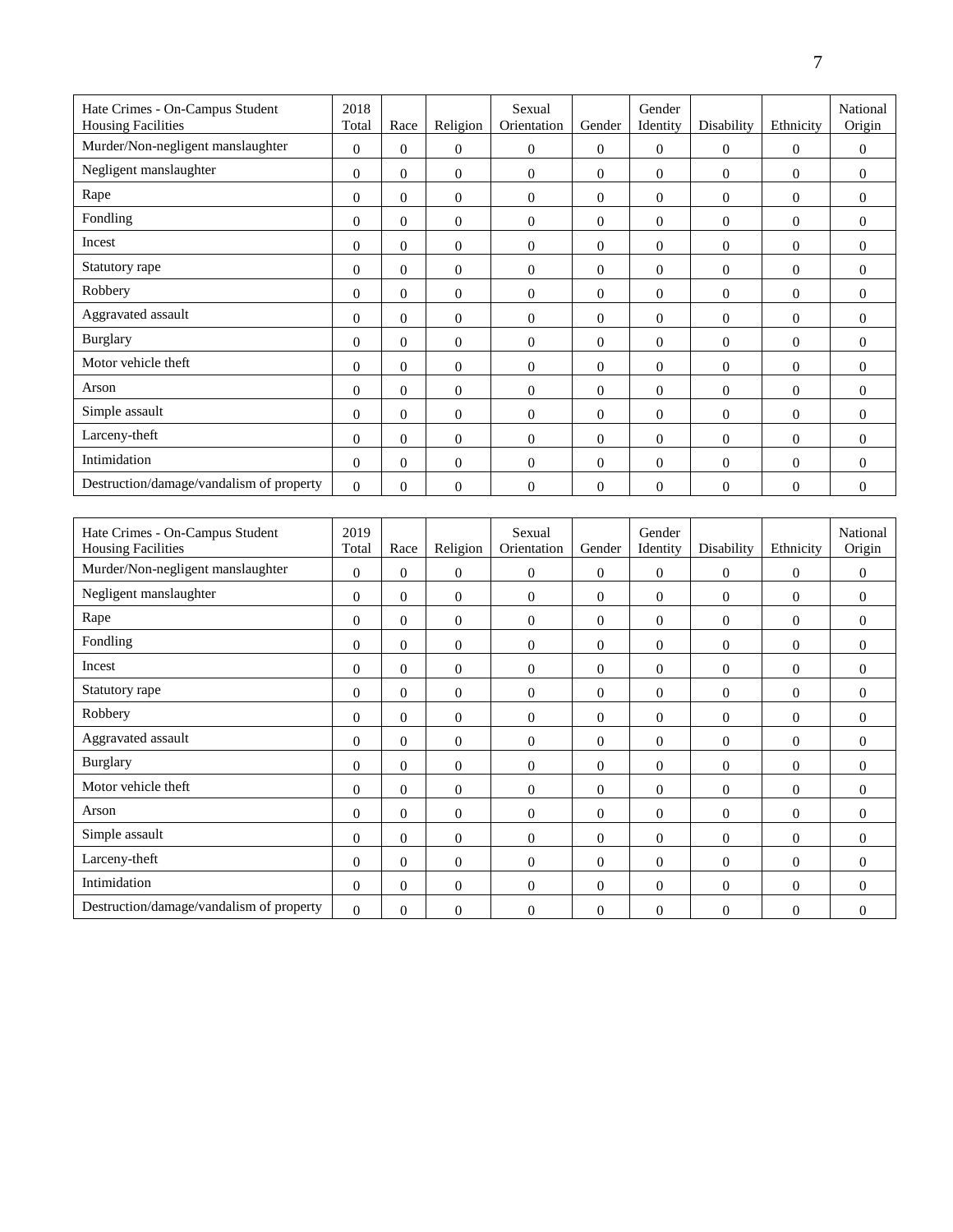#### **Student Right to Know**

 The Family Educational Rights and Privacy Act (FERPA) afford students certain rights with respect to their education records. Educational institutions may not disclose information in education records without a student's written consent (with few exceptions), including parents of students. These rights are: (1) the right to inspect and review student's record, according to the institution policy, (2) the right to request the amendment of the student's education records that the student believes is inaccurate, (3) the right to consent to disclosures of personally identifiable information contained in the student's education records, except to the extent that FERPA authorizes disclosure without consent, and (4) the right to file a complaint with the U.S. Department of Education concerning alleged failures by the College to comply with the requirements of FERPA. The name and address to submit complaints to is:

> Family Policy Compliance Office U.S. Department of Education 400 Maryland Avenue, S.W. Washington D.C. 20202-5920

Students may review the College policy related to this Act in the Student Handbook.

#### **Student Services Offices and Staff**

The College makes the following information available upon request to current and prospective students and parents by calling the appropriate office listed below.

#### **Financial Aid:**

Nancy Perryman Coordinator of Student Finance, Financial Assistance (309) 655-4119

#### **Student Accounts:**

Alice Evans Coordinator of Student Finance, Accounts Receivable (309) 655-3450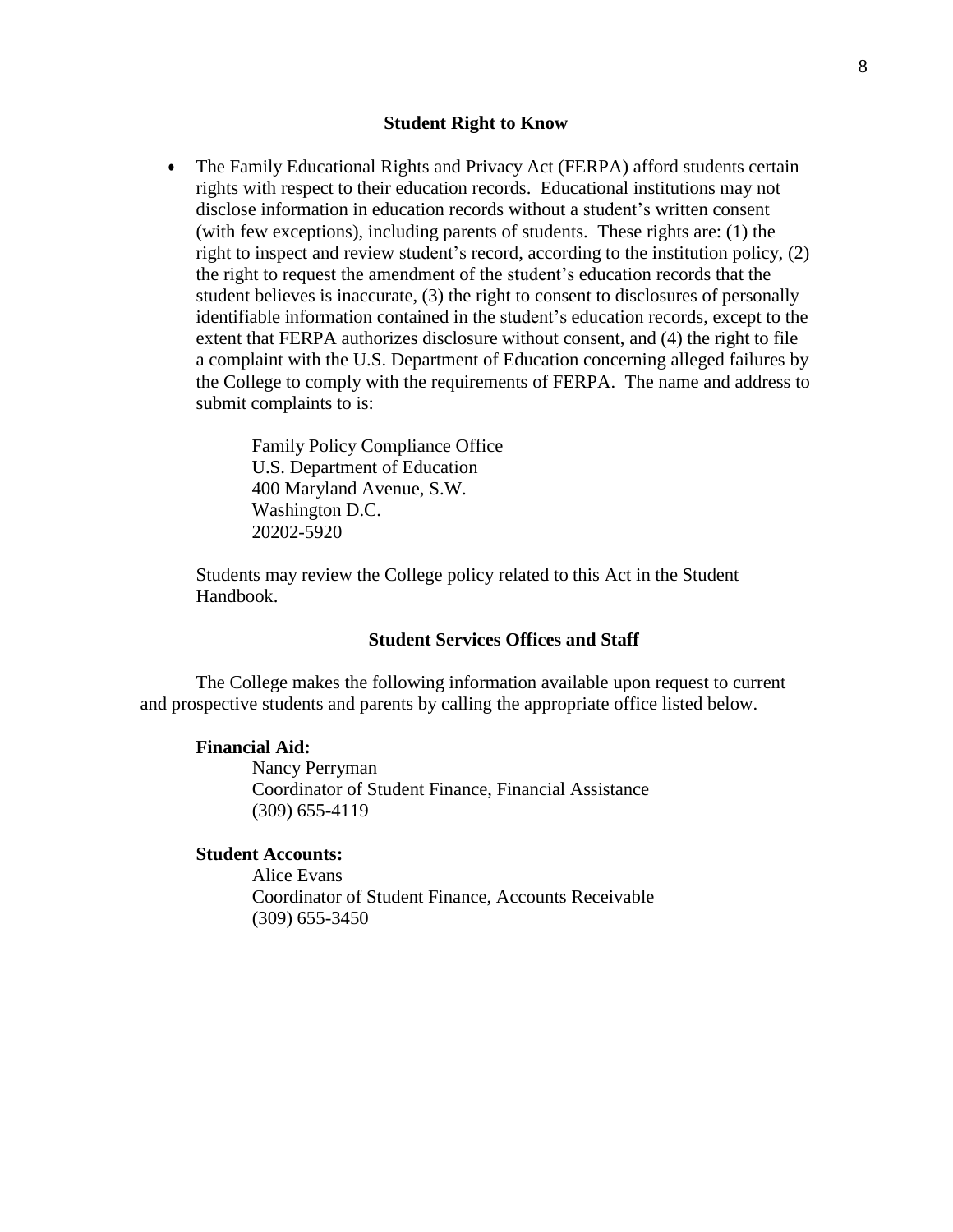#### **Admission:**

Jan Farquharson Director of Admissions/Registrar (309) 624- 8980

Denise Crayton Coordinator of Admissions Undergraduate and Graduate (309) 655-2245

Vicki Craig Admissions Assistant Graduate Progr am (309) 655-2245

Kim Buffington Admissions Assistant Undergraduate Program (309) 655-2596

Anne Schmitt Nurse Recruiter (309) 655-3274

## **AVAILABLE INFORMATION**

- 1. Financial Aid: Need vs. Non Needs Based Federal, State, Local, School
- 2. Determination and application for financial aid
- 3. Procedure for distribution of students' aid
- 4. Rights and responsibilities of students on aid
- 5. Terms, schedules, and necessity of loan prepayment
- 6. Policies related to satisfactory progress and student aid
- 7. Disbursement of Aid
- 8. Cost of attending the College
- 9. Requirement for return of SFA funds
- 10. Accreditation/approval agencies and procedures to get a copy of the accreditation/approval report
- 11. Special facilities/services for disabled student
- 12. The degree programs
- 13. Labs and facilities associated with the program
- 14. List of the faculty
- 15. Satisfactory Progress Standard
- 16. Drug and alcohol prevention information